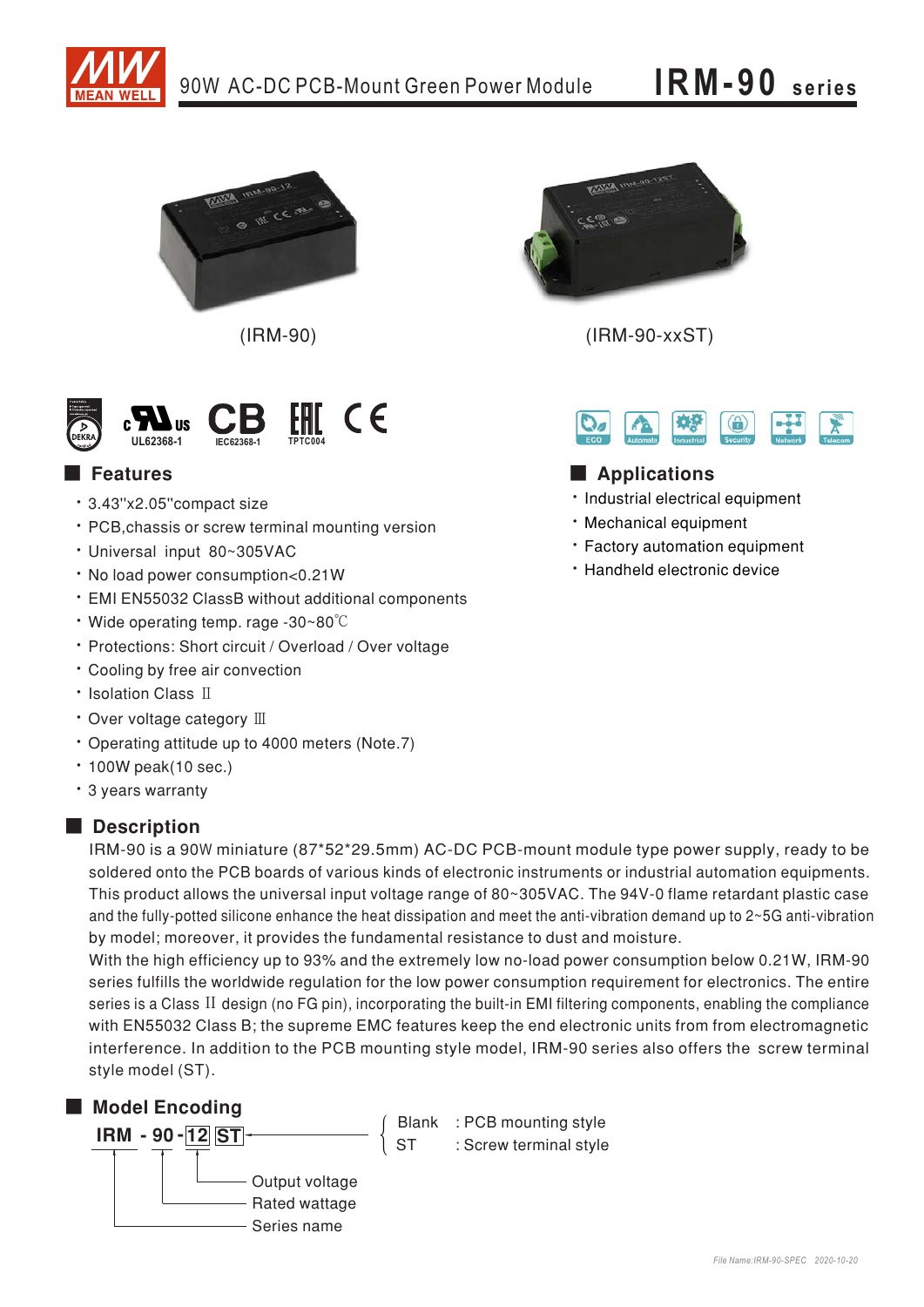

### **SPECIFICATION**

I

| <b>MODEL</b>           |                                                                                                                                                                                                                                                                                                                                                                                                                                                                                                                                                                                                                                                                                                                                                                                                                                                                                                                                                                                                                                                                                                                                                                       |                      | IRM-90-12                                                                                                           | $IRM-90-15$          | IRM-90-24      | <b>IRM-90-48</b>                                                                   |
|------------------------|-----------------------------------------------------------------------------------------------------------------------------------------------------------------------------------------------------------------------------------------------------------------------------------------------------------------------------------------------------------------------------------------------------------------------------------------------------------------------------------------------------------------------------------------------------------------------------------------------------------------------------------------------------------------------------------------------------------------------------------------------------------------------------------------------------------------------------------------------------------------------------------------------------------------------------------------------------------------------------------------------------------------------------------------------------------------------------------------------------------------------------------------------------------------------|----------------------|---------------------------------------------------------------------------------------------------------------------|----------------------|----------------|------------------------------------------------------------------------------------|
|                        | <b>DC VOLTAGE</b>                                                                                                                                                                                                                                                                                                                                                                                                                                                                                                                                                                                                                                                                                                                                                                                                                                                                                                                                                                                                                                                                                                                                                     |                      | 12V                                                                                                                 | 15V                  | <b>24V</b>     | 48V                                                                                |
| <b>OUTPUT</b>          |                                                                                                                                                                                                                                                                                                                                                                                                                                                                                                                                                                                                                                                                                                                                                                                                                                                                                                                                                                                                                                                                                                                                                                       | Peak(10 sec.)        | 7.37A                                                                                                               | 6.23A                | 4.13A          | 2.07A                                                                              |
|                        | <b>CURRENT</b>                                                                                                                                                                                                                                                                                                                                                                                                                                                                                                                                                                                                                                                                                                                                                                                                                                                                                                                                                                                                                                                                                                                                                        | <b>Convection</b>    | 6.7A                                                                                                                | 5.67A                | 3.75A          | 1.88A                                                                              |
|                        | <b>RATED</b>                                                                                                                                                                                                                                                                                                                                                                                                                                                                                                                                                                                                                                                                                                                                                                                                                                                                                                                                                                                                                                                                                                                                                          | Peak(10 sec.) Note.2 | 88.4W                                                                                                               | 93.5W                | 99W            | 99.2W                                                                              |
|                        | <b>POWER</b>                                                                                                                                                                                                                                                                                                                                                                                                                                                                                                                                                                                                                                                                                                                                                                                                                                                                                                                                                                                                                                                                                                                                                          | <b>Convection</b>    | 80.4W                                                                                                               | 85.05W               | 90W            | 90.2W                                                                              |
|                        | RIPPLE & NOISE (max.) Note.3 120mVp-p                                                                                                                                                                                                                                                                                                                                                                                                                                                                                                                                                                                                                                                                                                                                                                                                                                                                                                                                                                                                                                                                                                                                 |                      |                                                                                                                     | $150mVp-p$           | 200mVp-p       | 240mVp-p                                                                           |
|                        | <b>VOLTAGE TOLERANCE Note.4</b>                                                                                                                                                                                                                                                                                                                                                                                                                                                                                                                                                                                                                                                                                                                                                                                                                                                                                                                                                                                                                                                                                                                                       |                      | ±2.0%                                                                                                               | ±2.0%                | ±2.0%          | ±2.0%                                                                              |
|                        | <b>LINE REGULATION</b>                                                                                                                                                                                                                                                                                                                                                                                                                                                                                                                                                                                                                                                                                                                                                                                                                                                                                                                                                                                                                                                                                                                                                |                      | ±0.5%                                                                                                               | ±0.5%                | ±0.5%          | ±0.5%                                                                              |
|                        | <b>LOAD REGULATION</b>                                                                                                                                                                                                                                                                                                                                                                                                                                                                                                                                                                                                                                                                                                                                                                                                                                                                                                                                                                                                                                                                                                                                                |                      | ±1.0%                                                                                                               | ±0.5%                | ±0.5%          | ±0.5%                                                                              |
|                        | <b>SETUP, RISE TIME</b>                                                                                                                                                                                                                                                                                                                                                                                                                                                                                                                                                                                                                                                                                                                                                                                                                                                                                                                                                                                                                                                                                                                                               |                      | 1000ms, 30ms/230VAC<br>1000ms, 30ms/115VAC at full load                                                             |                      |                |                                                                                    |
|                        | HOLD UP TIME (Typ.)                                                                                                                                                                                                                                                                                                                                                                                                                                                                                                                                                                                                                                                                                                                                                                                                                                                                                                                                                                                                                                                                                                                                                   |                      | 30ms/230VAC<br>10ms/115VAC at full load                                                                             |                      |                |                                                                                    |
|                        | <b>VOLTAGE RANGE</b><br>Note.5                                                                                                                                                                                                                                                                                                                                                                                                                                                                                                                                                                                                                                                                                                                                                                                                                                                                                                                                                                                                                                                                                                                                        |                      | $80 - 305$ VAC<br>$113 - 431VDC$                                                                                    |                      |                |                                                                                    |
|                        | <b>FREQUENCY RANGE</b>                                                                                                                                                                                                                                                                                                                                                                                                                                                                                                                                                                                                                                                                                                                                                                                                                                                                                                                                                                                                                                                                                                                                                |                      | $47 \sim 63$ Hz                                                                                                     |                      |                |                                                                                    |
|                        | <b>EFFICIENCY (Typ.)</b>                                                                                                                                                                                                                                                                                                                                                                                                                                                                                                                                                                                                                                                                                                                                                                                                                                                                                                                                                                                                                                                                                                                                              |                      | 92%                                                                                                                 | 92.5%                | 93%            | 93%                                                                                |
| <b>INPUT</b>           | AC CURRENT (Typ.)                                                                                                                                                                                                                                                                                                                                                                                                                                                                                                                                                                                                                                                                                                                                                                                                                                                                                                                                                                                                                                                                                                                                                     |                      | 1.9A/115VAC<br>1.1A/230VAC                                                                                          |                      |                |                                                                                    |
|                        | <b>INRUSH CURRENT (Typ.)</b>                                                                                                                                                                                                                                                                                                                                                                                                                                                                                                                                                                                                                                                                                                                                                                                                                                                                                                                                                                                                                                                                                                                                          |                      | <b>COLD START</b><br>30A/115VAC<br>65A/230VAC                                                                       |                      |                |                                                                                    |
|                        | LEAKAGE CURRENT (max.) Note.6 < 0.25mA/240VAC                                                                                                                                                                                                                                                                                                                                                                                                                                                                                                                                                                                                                                                                                                                                                                                                                                                                                                                                                                                                                                                                                                                         |                      |                                                                                                                     |                      |                |                                                                                    |
|                        | <b>OVERLOAD</b>                                                                                                                                                                                                                                                                                                                                                                                                                                                                                                                                                                                                                                                                                                                                                                                                                                                                                                                                                                                                                                                                                                                                                       |                      | 115% ~ 160% rated output power                                                                                      |                      |                |                                                                                    |
|                        |                                                                                                                                                                                                                                                                                                                                                                                                                                                                                                                                                                                                                                                                                                                                                                                                                                                                                                                                                                                                                                                                                                                                                                       |                      | Protection type : Hiccup mode, recovers automatically after fault condition is removed                              |                      |                |                                                                                    |
| <b>PROTECTION</b>      |                                                                                                                                                                                                                                                                                                                                                                                                                                                                                                                                                                                                                                                                                                                                                                                                                                                                                                                                                                                                                                                                                                                                                                       |                      | $12.6 - 16.2V$                                                                                                      | $15.8 \approx 20.3V$ | $25.2 - 32.4V$ | $50.4 - 64.8V$                                                                     |
|                        | <b>OVER VOLTAGE</b><br><b>OVER TEMPERATURE</b>                                                                                                                                                                                                                                                                                                                                                                                                                                                                                                                                                                                                                                                                                                                                                                                                                                                                                                                                                                                                                                                                                                                        |                      | Protection type : Shut down o/p voltage, re-power on to recover                                                     |                      |                |                                                                                    |
|                        |                                                                                                                                                                                                                                                                                                                                                                                                                                                                                                                                                                                                                                                                                                                                                                                                                                                                                                                                                                                                                                                                                                                                                                       |                      | Protection type: Shut down o/p voltage, re-power on to recover                                                      |                      |                |                                                                                    |
|                        | <b>WORKING TEMP.</b>                                                                                                                                                                                                                                                                                                                                                                                                                                                                                                                                                                                                                                                                                                                                                                                                                                                                                                                                                                                                                                                                                                                                                  |                      | -30 $\sim$ +80°C (Refer to "Derating Curve")                                                                        |                      |                |                                                                                    |
| <b>ENVIRONMENT</b>     |                                                                                                                                                                                                                                                                                                                                                                                                                                                                                                                                                                                                                                                                                                                                                                                                                                                                                                                                                                                                                                                                                                                                                                       |                      | 20 ~ 90% RH non-condensing                                                                                          |                      |                |                                                                                    |
|                        | <b>WORKING HUMIDITY</b>                                                                                                                                                                                                                                                                                                                                                                                                                                                                                                                                                                                                                                                                                                                                                                                                                                                                                                                                                                                                                                                                                                                                               |                      | $-40 - +85^{\circ}$ C                                                                                               |                      |                |                                                                                    |
|                        | <b>STORAGE TEMP.</b>                                                                                                                                                                                                                                                                                                                                                                                                                                                                                                                                                                                                                                                                                                                                                                                                                                                                                                                                                                                                                                                                                                                                                  |                      | $\pm$ 0.03%/°C (0~50°C)                                                                                             |                      |                |                                                                                    |
|                        | <b>TEMP. COEFFICIENT</b><br><b>SOLDERING TEMPERATURE</b>                                                                                                                                                                                                                                                                                                                                                                                                                                                                                                                                                                                                                                                                                                                                                                                                                                                                                                                                                                                                                                                                                                              |                      | $260^{\circ}$ C $\pm$ 5 $^{\circ}$ C/10sec.max.                                                                     |                      |                |                                                                                    |
|                        | <b>VIBRATION</b>                                                                                                                                                                                                                                                                                                                                                                                                                                                                                                                                                                                                                                                                                                                                                                                                                                                                                                                                                                                                                                                                                                                                                      |                      | Blank:10 ~ 500Hz, 2G 10min./1cycle, period for 60min. each along X, Y, Z axes                                       |                      |                |                                                                                    |
|                        |                                                                                                                                                                                                                                                                                                                                                                                                                                                                                                                                                                                                                                                                                                                                                                                                                                                                                                                                                                                                                                                                                                                                                                       |                      | ST:10 ~ 500Hz, 5G 10min./1cycle, period for 60min. each along X, Y, Z axes                                          |                      |                |                                                                                    |
|                        |                                                                                                                                                                                                                                                                                                                                                                                                                                                                                                                                                                                                                                                                                                                                                                                                                                                                                                                                                                                                                                                                                                                                                                       |                      | <b>OPERATING ALTITUDE</b> Note.7 $\text{III}$ ; EN62368-1; altitude up to 2000 meters                               |                      |                |                                                                                    |
|                        | <b>SAFETY STANDARDS</b>                                                                                                                                                                                                                                                                                                                                                                                                                                                                                                                                                                                                                                                                                                                                                                                                                                                                                                                                                                                                                                                                                                                                               |                      | IEC62368-1, UL62368-1, TUV EN62368-1, EAC TP TC 004 approved; Design refer to EN60335-1(by request)                 |                      |                |                                                                                    |
|                        | <b>WITHSTAND VOLTAGE</b>                                                                                                                                                                                                                                                                                                                                                                                                                                                                                                                                                                                                                                                                                                                                                                                                                                                                                                                                                                                                                                                                                                                                              |                      | I/P-O/P:4KVAC                                                                                                       |                      |                |                                                                                    |
|                        | <b>ISOLATION RESISTANCE</b>                                                                                                                                                                                                                                                                                                                                                                                                                                                                                                                                                                                                                                                                                                                                                                                                                                                                                                                                                                                                                                                                                                                                           |                      | I/P-O/P:100M Ohms / 500VDC / 25°C/70% RH                                                                            |                      |                |                                                                                    |
|                        | <b>EMC EMISSION</b>                                                                                                                                                                                                                                                                                                                                                                                                                                                                                                                                                                                                                                                                                                                                                                                                                                                                                                                                                                                                                                                                                                                                                   |                      | Parameter                                                                                                           | <b>Standard</b>      |                | <b>Test Level / Note</b>                                                           |
|                        |                                                                                                                                                                                                                                                                                                                                                                                                                                                                                                                                                                                                                                                                                                                                                                                                                                                                                                                                                                                                                                                                                                                                                                       |                      | EN55032 (CISPR32)<br>Conducted                                                                                      |                      |                | Class B                                                                            |
|                        |                                                                                                                                                                                                                                                                                                                                                                                                                                                                                                                                                                                                                                                                                                                                                                                                                                                                                                                                                                                                                                                                                                                                                                       |                      | Radiated                                                                                                            | EN55032 (CISPR32)    |                | Class B                                                                            |
|                        |                                                                                                                                                                                                                                                                                                                                                                                                                                                                                                                                                                                                                                                                                                                                                                                                                                                                                                                                                                                                                                                                                                                                                                       |                      | <b>Harmonic Current</b>                                                                                             | EN61000-3-2          |                | Class A                                                                            |
|                        |                                                                                                                                                                                                                                                                                                                                                                                                                                                                                                                                                                                                                                                                                                                                                                                                                                                                                                                                                                                                                                                                                                                                                                       |                      | <b>Voltage Flicker</b>                                                                                              | EN61000-3-3          |                | -----                                                                              |
| <b>SAFETY &amp;</b>    | <b>EMC IMMUNITY</b>                                                                                                                                                                                                                                                                                                                                                                                                                                                                                                                                                                                                                                                                                                                                                                                                                                                                                                                                                                                                                                                                                                                                                   |                      | EN55035, EN61000-6-2                                                                                                |                      |                |                                                                                    |
| <b>EMC</b><br>(Note 8) |                                                                                                                                                                                                                                                                                                                                                                                                                                                                                                                                                                                                                                                                                                                                                                                                                                                                                                                                                                                                                                                                                                                                                                       |                      | Parameter                                                                                                           | <b>Standard</b>      |                | <b>Test Level / Note</b>                                                           |
|                        |                                                                                                                                                                                                                                                                                                                                                                                                                                                                                                                                                                                                                                                                                                                                                                                                                                                                                                                                                                                                                                                                                                                                                                       |                      | ESD                                                                                                                 | EN61000-4-2          |                | Level 3, 8KV air; Level 2, 4KV contact, criteria A                                 |
|                        |                                                                                                                                                                                                                                                                                                                                                                                                                                                                                                                                                                                                                                                                                                                                                                                                                                                                                                                                                                                                                                                                                                                                                                       |                      |                                                                                                                     |                      |                |                                                                                    |
|                        |                                                                                                                                                                                                                                                                                                                                                                                                                                                                                                                                                                                                                                                                                                                                                                                                                                                                                                                                                                                                                                                                                                                                                                       |                      | RF field susceptibility                                                                                             | EN61000-4-3          |                | Level 3, criteria A                                                                |
|                        |                                                                                                                                                                                                                                                                                                                                                                                                                                                                                                                                                                                                                                                                                                                                                                                                                                                                                                                                                                                                                                                                                                                                                                       |                      | <b>EFT</b> bursts                                                                                                   | EN61000-4-4          |                | Level 3, criteria A                                                                |
|                        |                                                                                                                                                                                                                                                                                                                                                                                                                                                                                                                                                                                                                                                                                                                                                                                                                                                                                                                                                                                                                                                                                                                                                                       |                      | Surge susceptibility                                                                                                | EN61000-4-5          |                | Level 4,2KV/L-N, criteria A                                                        |
|                        |                                                                                                                                                                                                                                                                                                                                                                                                                                                                                                                                                                                                                                                                                                                                                                                                                                                                                                                                                                                                                                                                                                                                                                       |                      | Conducted susceptibility                                                                                            | EN61000-4-6          |                | Level 3, criteria A                                                                |
|                        |                                                                                                                                                                                                                                                                                                                                                                                                                                                                                                                                                                                                                                                                                                                                                                                                                                                                                                                                                                                                                                                                                                                                                                       |                      | Magnetic field immunity                                                                                             | EN61000-4-8          |                | Level 4, criteria A                                                                |
|                        |                                                                                                                                                                                                                                                                                                                                                                                                                                                                                                                                                                                                                                                                                                                                                                                                                                                                                                                                                                                                                                                                                                                                                                       |                      | Voltage dip, interruption                                                                                           | EN61000-4-11         |                | $>$ 95% dip 0. 5 periods, 30% dip 25 periods,<br>$>$ 95% interruptions 250 periods |
|                        | <b>MTBF</b>                                                                                                                                                                                                                                                                                                                                                                                                                                                                                                                                                                                                                                                                                                                                                                                                                                                                                                                                                                                                                                                                                                                                                           |                      | 1694.28Khrs min.<br>MIL-HDBK-217F $(25^{\circ}\text{C})$ ;<br>310Khrs min.<br>Telcordia TR/SR-332 (Bellcore) (25°C) |                      |                |                                                                                    |
| <b>OTHERS</b>          | <b>DIMENSION</b>                                                                                                                                                                                                                                                                                                                                                                                                                                                                                                                                                                                                                                                                                                                                                                                                                                                                                                                                                                                                                                                                                                                                                      |                      | PCB mounting style: 87*52*29.5mm (L*W*H)<br>Screw terminal style: 109*52*33.5mm (L*W*H)                             |                      |                |                                                                                    |
|                        | <b>PACKING</b>                                                                                                                                                                                                                                                                                                                                                                                                                                                                                                                                                                                                                                                                                                                                                                                                                                                                                                                                                                                                                                                                                                                                                        |                      | PCB mounting style : 0.197Kg;60pcs/11.8Kg/0.94CUFT Screw terminal style :0.219Kg;50pcs/12Kg/0.56CUFT                |                      |                |                                                                                    |
| <b>NOTE</b>            | 1. All parameters NOT specially mentioned are measured at 230VAC input, rated load and $25^{\circ}$ of ambient temperature.<br>2. 33% Duty cycle maximum within every 30 seconds. Average output power should not exceed the rated power.<br>3. Ripple & noise are measured at 20MHz of bandwidth by using a 12" twisted pair-wire terminated with a 0.1 $\mu$ f & 47 $\mu$ f parallel capacitor.<br>4. Tolerance: includes set up tolerance, line regulation and load regulation.<br>5. Derating may be needed under low input voltages. Please check the derating curve for more details.<br>6. Leakage current was measured from primary input to DC output.<br>7. The ambient temperature derating of 3.5°C/1000m with fanless models and of 5°C/1000m with fan models for operating altitude higher than 2000m(6500ft).<br>8. The power supply is considered a component which will be installed into a final equipment. The final equipment must be re-confirmed that it still<br>meets EMC directives. For guidance on how to perform these EMC tests, please refer to "EMI testing of component power supplies."<br>(as available on http://www.meanwell.com) |                      |                                                                                                                     |                      |                |                                                                                    |
|                        | X Product Liability Disclaimer: For detailed information, please refer to https://www.meanwell.com/serviceDisclaimer.aspx                                                                                                                                                                                                                                                                                                                                                                                                                                                                                                                                                                                                                                                                                                                                                                                                                                                                                                                                                                                                                                             |                      |                                                                                                                     |                      |                |                                                                                    |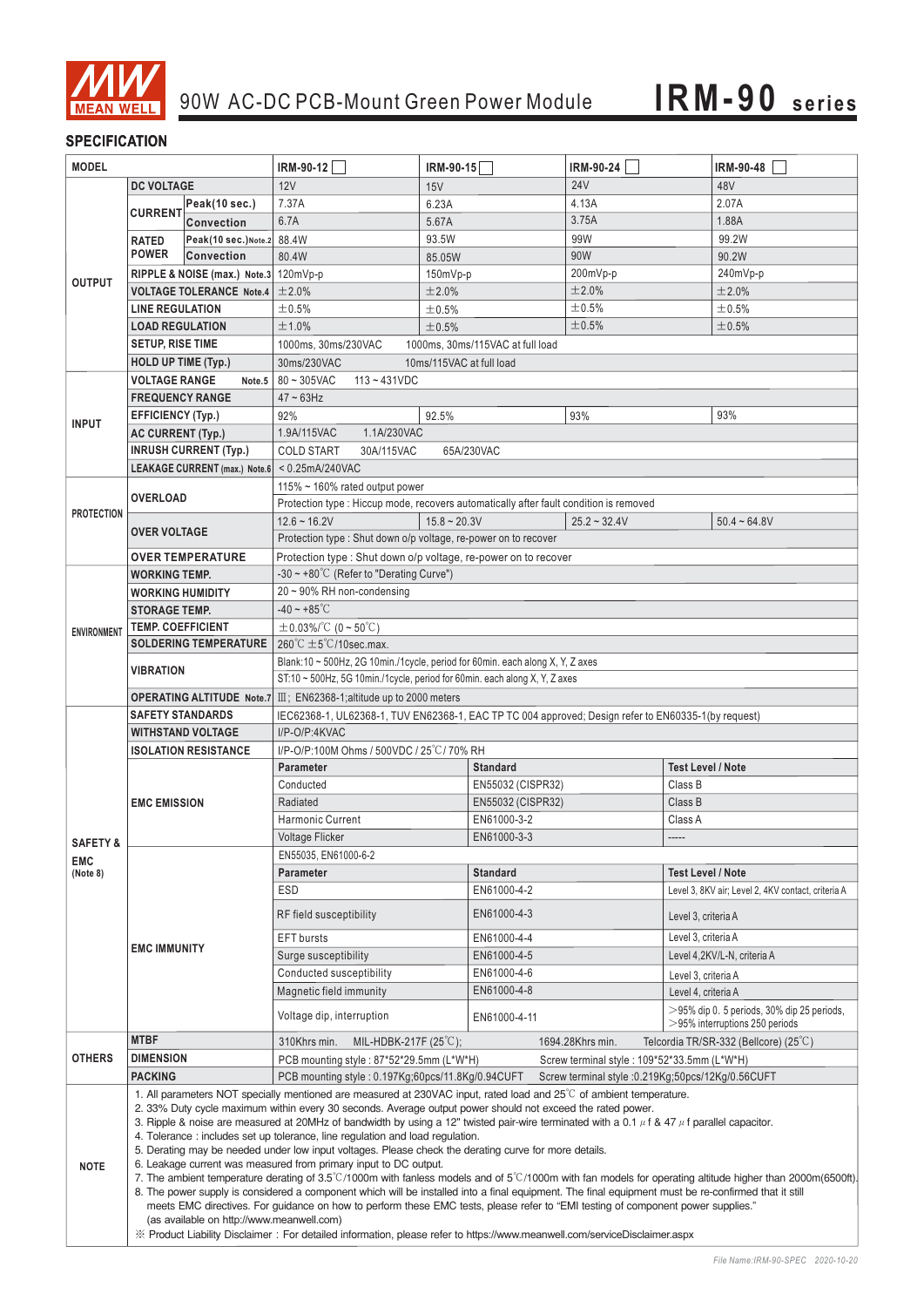